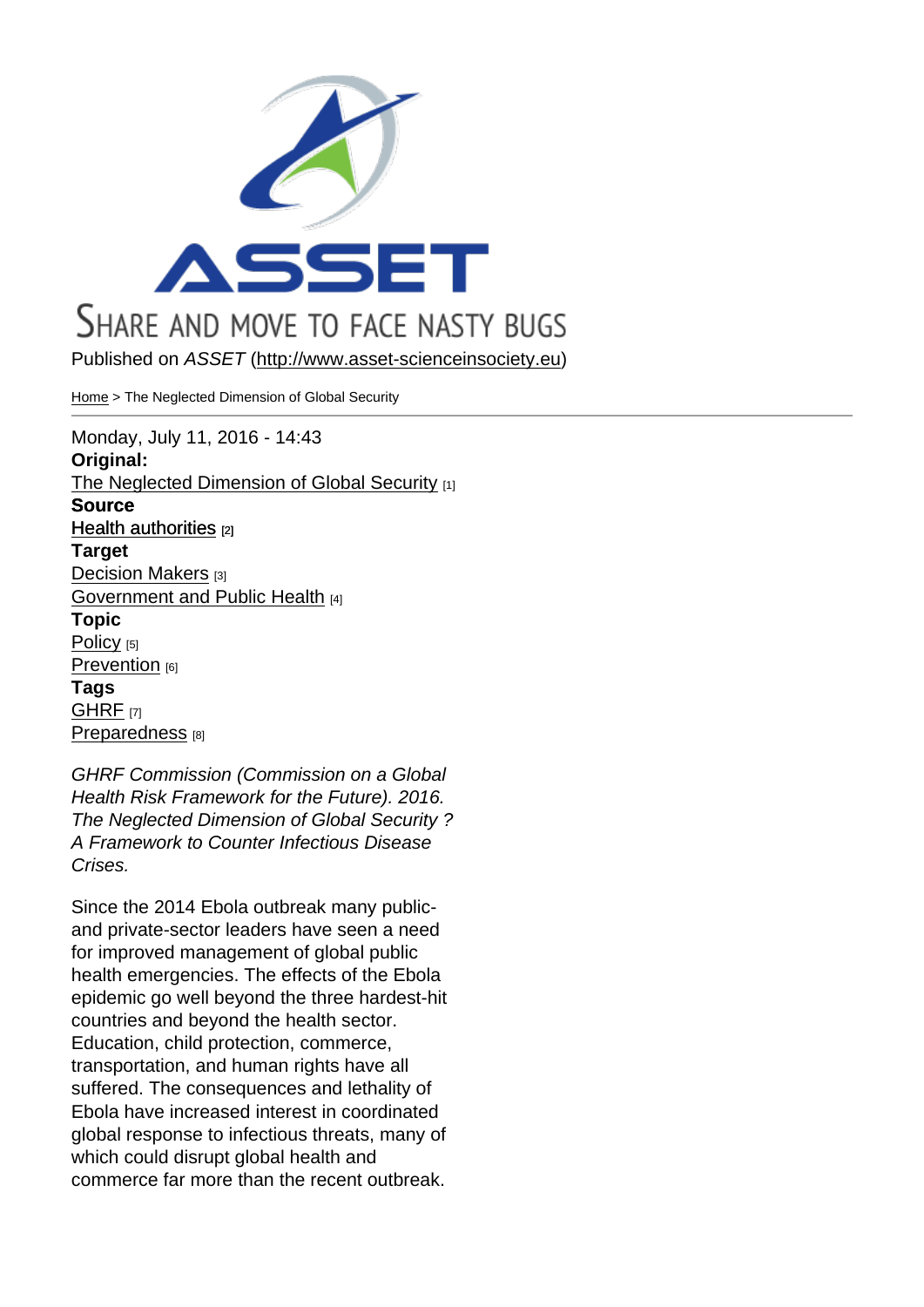In order to explore the potential for improving international management and response to outbreaks the National Academy of Medicine agreed to manage an international, independent, evidence-based, authoritative, multistakeholder expert commission. As part of this effort, the Institute of Medicine convened four workshops in summer of 2015. This commission report considers the evidence supplied by these workshops and offers conclusions and actionable recommendations to guide policy makers, international funders, civil society organizations, and the private sector.

Link to full text [9]

#### **Newsletters**

Select the newsletter(s) to which you want to subscribe or unsubscribe.

News from Asset project Responsible Research and Innovation Newsletter Asset PPRB

E-mail \*

## **Contacts**

Facebook

**Twitter** 

YouTube

LinkedIn

## **Contacts**

General inquiries: info@asset-scienceinsociety.eu

# [ASSET](mailto:info@asset-scienceinsociety.eu)